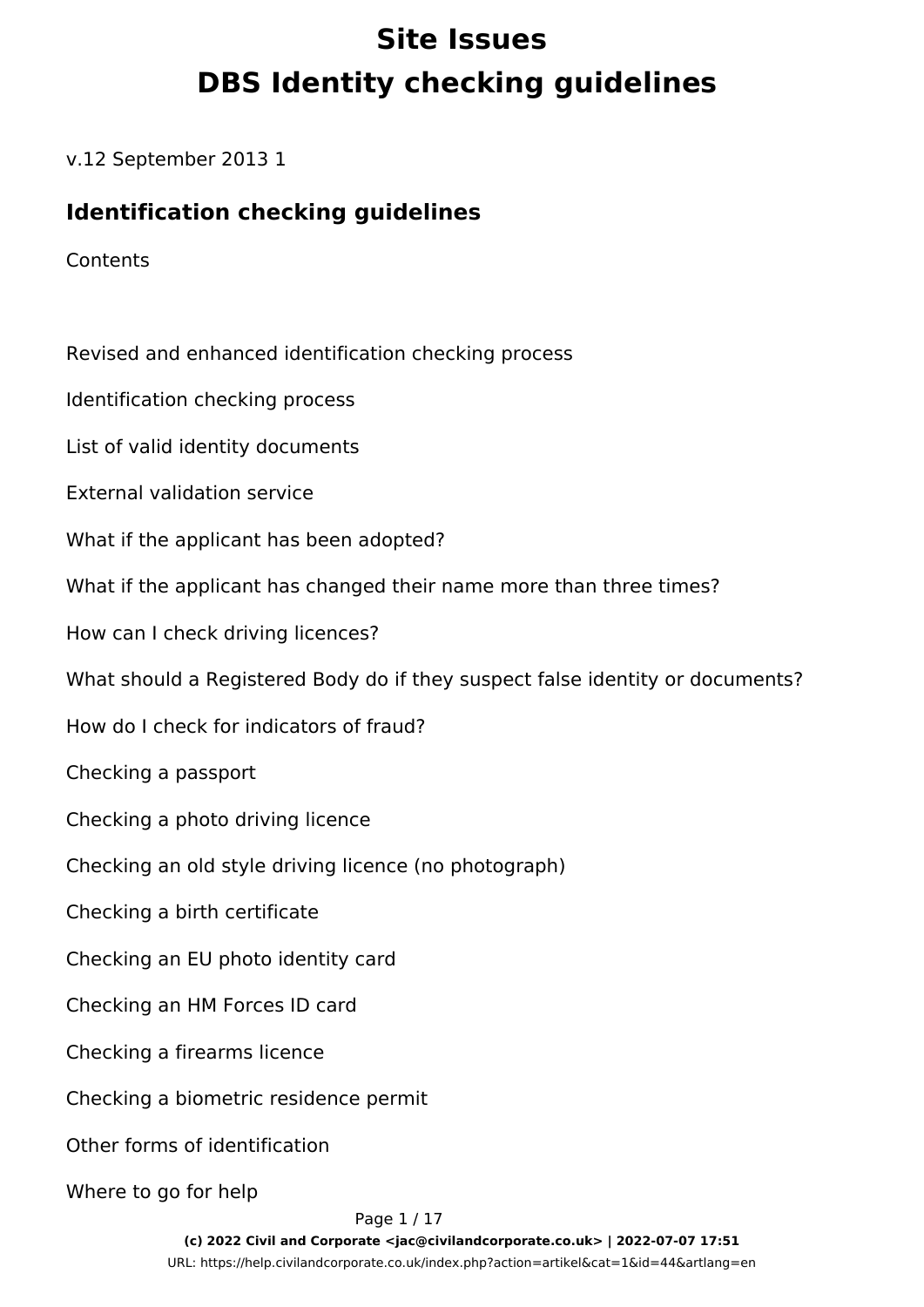Revised and enhanced identification checking process from 28 May 2012

From 28 May 2012, the Disclosure and Barring Service (DBS), formerly known as the Criminal Records Bureau (CRB), introduced new identity (ID) checking guidelines. These new guidelines will apply to all applications for a DBS check.

This enhancement has been introduced so that the DBS's identity checking process is strengthened to improve public protection. In particular, the changes will make it more difficult for individuals to conceal previous criminal records by changing their name. These changes are part of an on-going improvement process that will enable easier detection of undeclared changes of name in the future.

Identification checking process

The applicant must provide a range of ID documents as part of the DBS application process.

Companies must:

Follow the three route ID checking process as outlined in the guidance using the list of Groups 1; 2a and 2b documents.

Check and validate the information provided by the applicant on the application form/

continuation sheet

Establish the true identity of the applicant through the examination of a range of documents as set out in this guidance.

Ensure that the applicant provides details of all names by which they have been known.

**(c) 2022 Civil and Corporate <jac@civilandcorporate.co.uk> | 2022-07-07 17:51**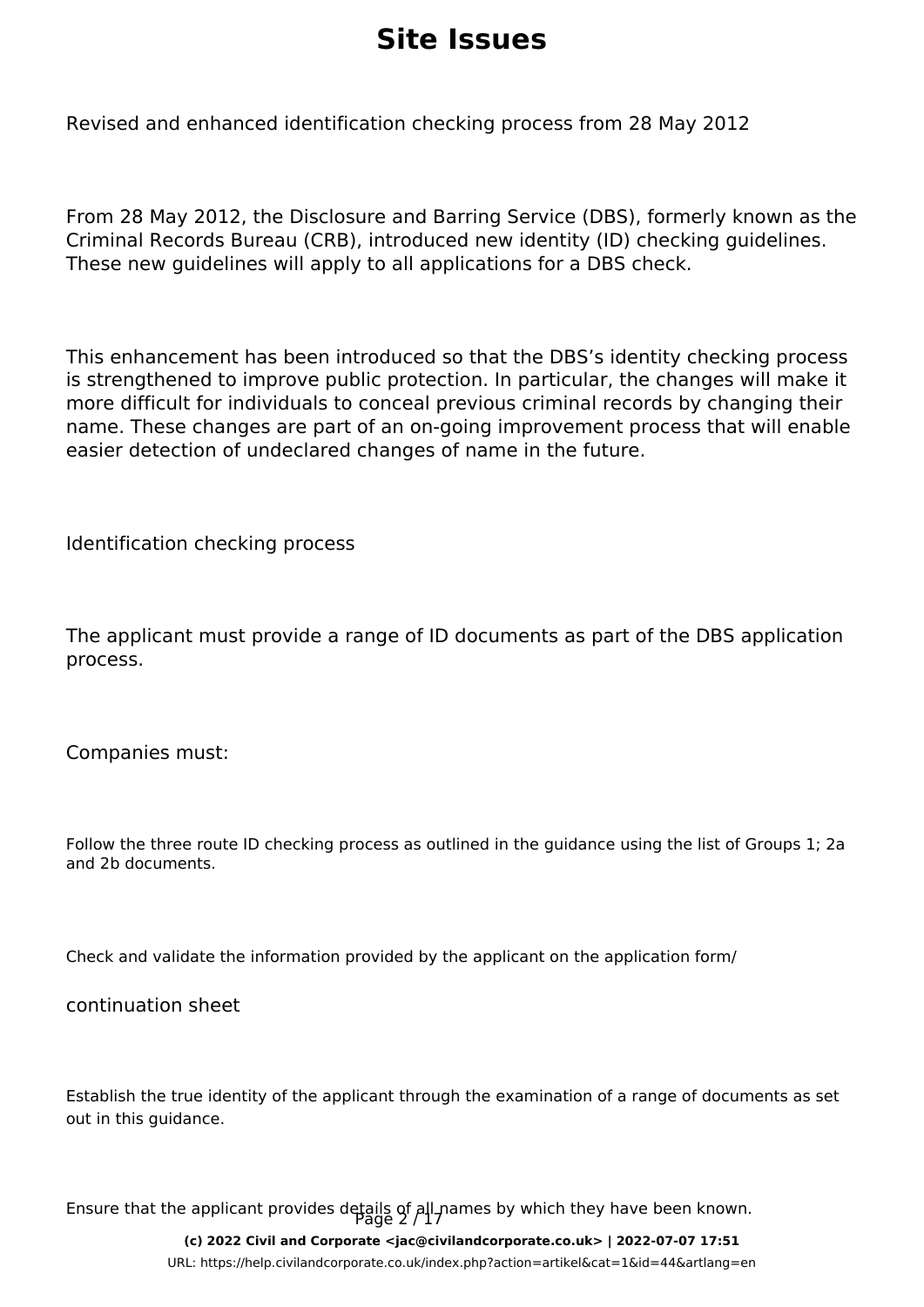Ensure that the applicant provides details of all addresses where they have lived in the last five years.

Ensure that the application form is fully completed and the information it contains is accurate.

If there are any discrepancies in the information provided by the applicant and/or the identity documents supplied, and fraud is not suspected, please seek clarification from the applicant. Failure to do this may compromise the integrity of the DBS service and introduce risk into your recruitment or licensing arrangements.

Registered Bodies must not attempt to amend the application form without the applicant's knowledge and agreement, as it will invalidate the declaration by the applicant and may breach data protection legislation.

Please note that:

You must only accept valid, current and original documentation.

You must not accept photocopies.

You must not accept documentation printed from the internet e.g. internet bank statements.

Identity information for the applicant's name, date of birth and address recorded in Section A and Section B on the DBS application form must be validated.

You should in the first instance, seek documents with photographic identity (e.g. passport, new style driving licence, etc.) and for this to be compared against the applicant's likeness.

All documents must be in the applicant's current name as recorded in Section A (see below for guidance on recent changes of name).

#### Page 3 / 17

**(c) 2022 Civil and Corporate <jac@civilandcorporate.co.uk> | 2022-07-07 17:51**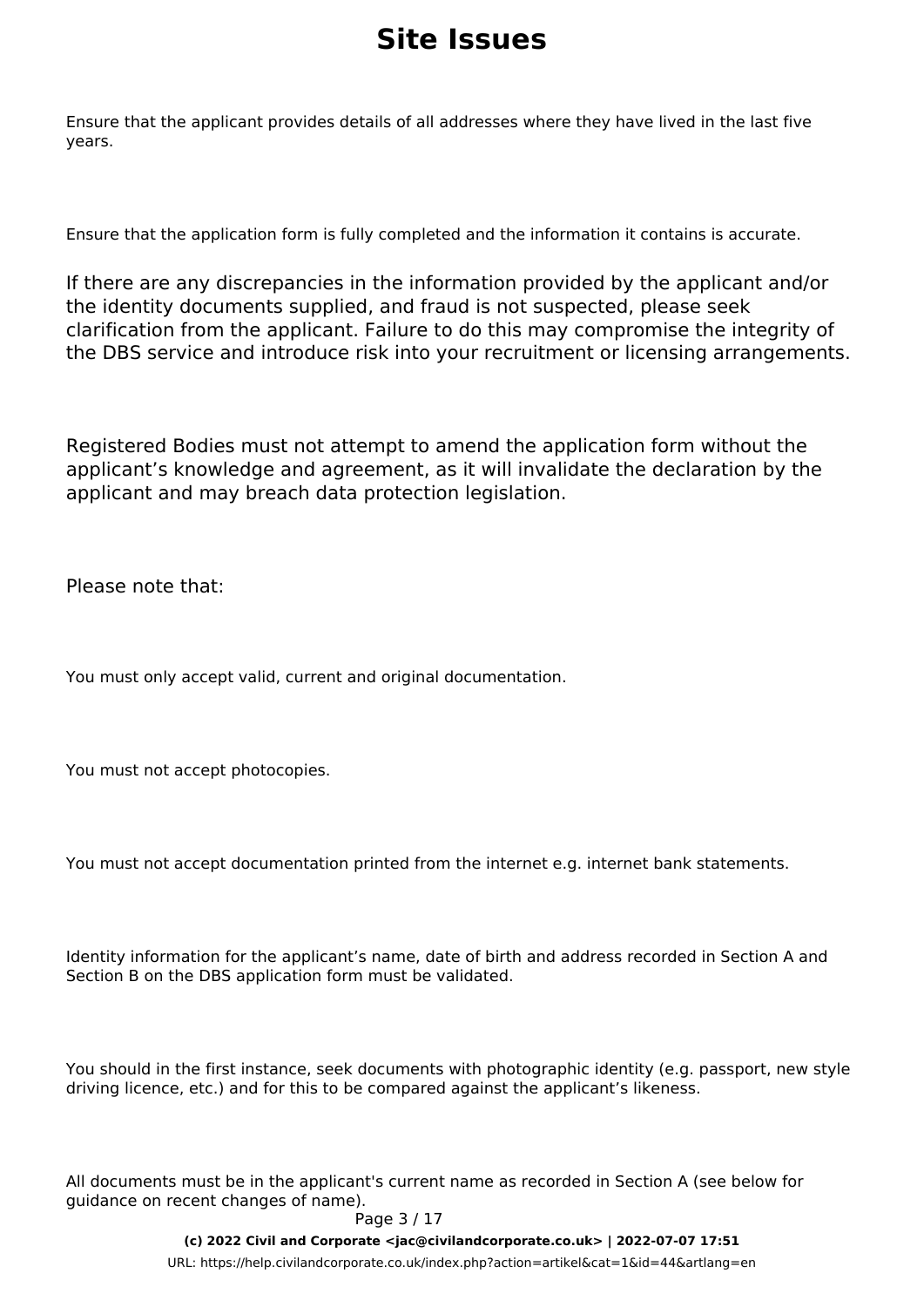One document must confirm the applicant's date of birth as recorded in Section A.

You must ensure that the applicant declares all previous change of name, and provides documentary proof to support the change of name.

**If the applicant is unable to provide proof to support the change of name, you should hold a probing discussion with the applicant about the reasons why before considering to validate their identity.** 

You must see at least one document to confirm the applicant's current address as recorded in Section B, in accordance with the guidance.

You must provide a full and continuous address history covering the last five years. Where possible you should seek documentation to confirm this address history.

You should cross-match the applicant's address history with any other information you have been provided with as part of the recruitment, such as their CV. This can highlight if an address has not been given e.g. if the applicant's CV shows that they have worked in Liverpool in the last five years, but the application form only shows London addresses, you may wish to question the applicant further about this.

A document from each of the groups should be included only once in the document count e.g. do not accept two bank statements as two of the required documents, if they are from the same bank.

You should not accept the foreign equivalent of an identity document if that document is listed as '(UK)' on the list of valid identity documents.

When applying for Lead or Countersignatory status, at least one document must show the applicant's signature.

What process should I follow to check an applicant's ID?

Page 4 / 17

**(c) 2022 Civil and Corporate <jac@civilandcorporate.co.uk> | 2022-07-07 17:51**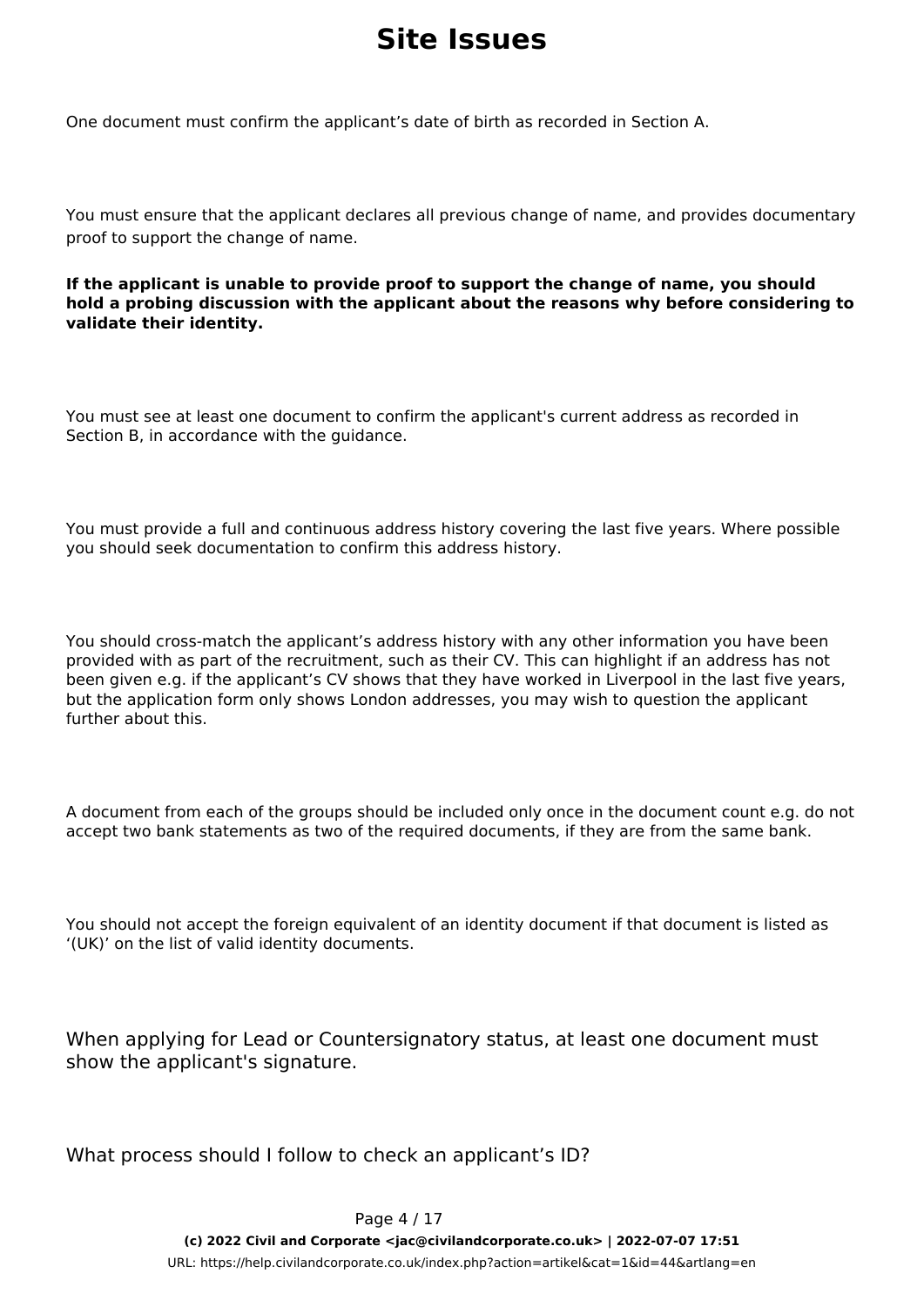You should follow the three routes as outlined below.

Route One

All

applicants must initially be considered for Route One.

Can the applicant produce a Group 1 document? If yes, then the applicant must produce 3 documents:

1 document from Group 1 (**refer to list of Valid Identity Documents**);

**and** 

2 further documents from Group 1 , 2a or 2b; one of which must verify their current address.

If the applicant has satisfied this route, then the document check is complete. If the applicant cannot produce a Group 1 document then go to Route Two.

NOTE – EEA Nationals (Non-UK):

Where an EEA National has been resident in the UK for five years or less, the Registered Body should validate identity via Route One through the checking of a current Passport or current UK Driving Licence (photo card only) plus 2 further documents.

In the absence of a Group 1 document the Registered Body must satisfy themselves of a valid reason for using Route 2.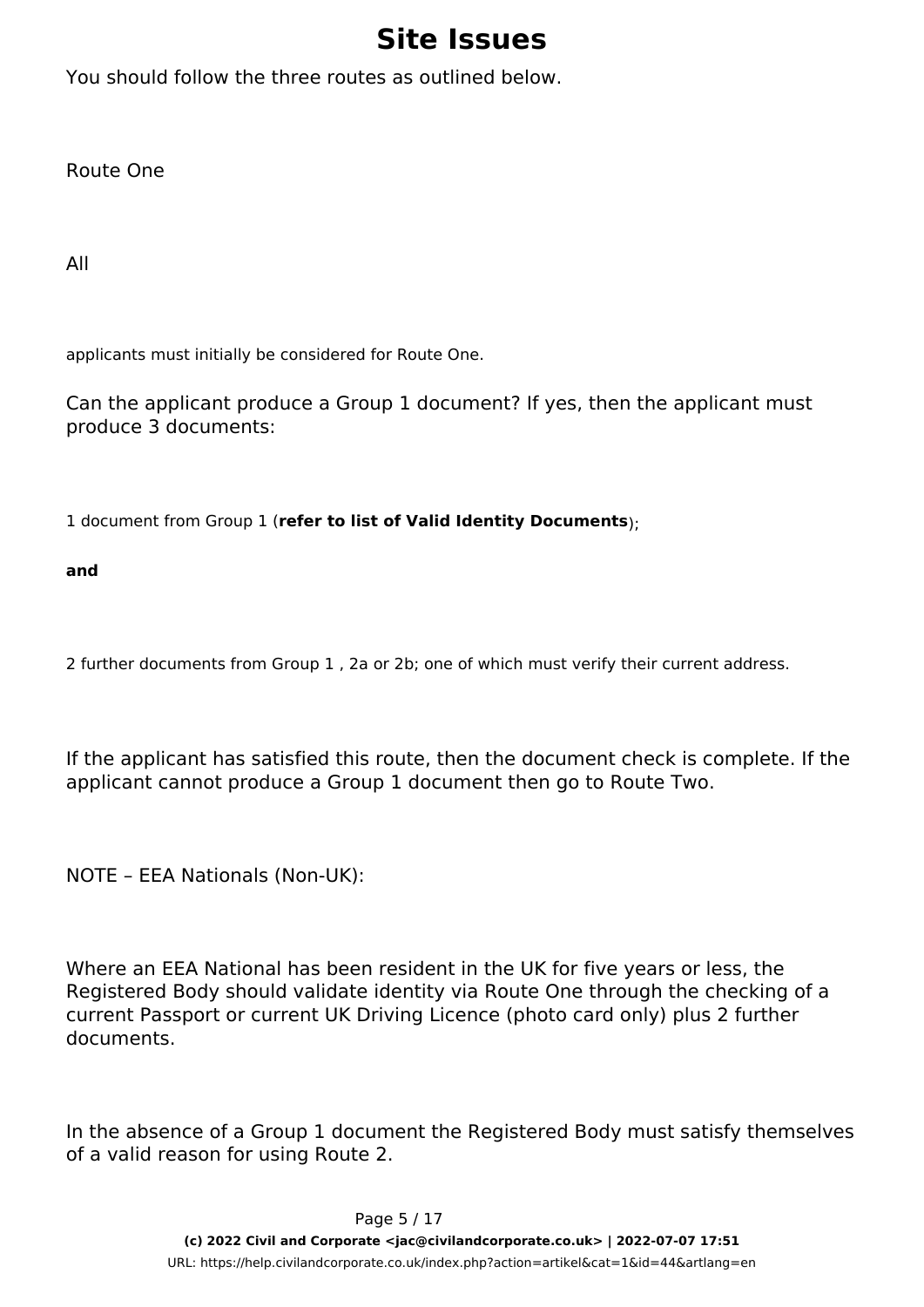NOTE - Non-EEA Nationals:

All Non-EEA Nationals should be validated via

**Route One only**

Route Two

The applicant must produce:

3 documents from Group 2 comprising of;

1 document from Group 2a;

**and** 

2 further documents from Group 2a or 2b; one of which must verify their current address.

and

The organisation conducting the ID check will then need to ensure an appropriate external ID validation service is used to check the applicant against their records to establish the applicant's name and living history footprint.

PLEASE NOTE

#### **Full details of the external ID validation check are on pages 6 and 7 of this guidance.**

Page 6 / 17

**(c) 2022 Civil and Corporate <jac@civilandcorporate.co.uk> | 2022-07-07 17:51**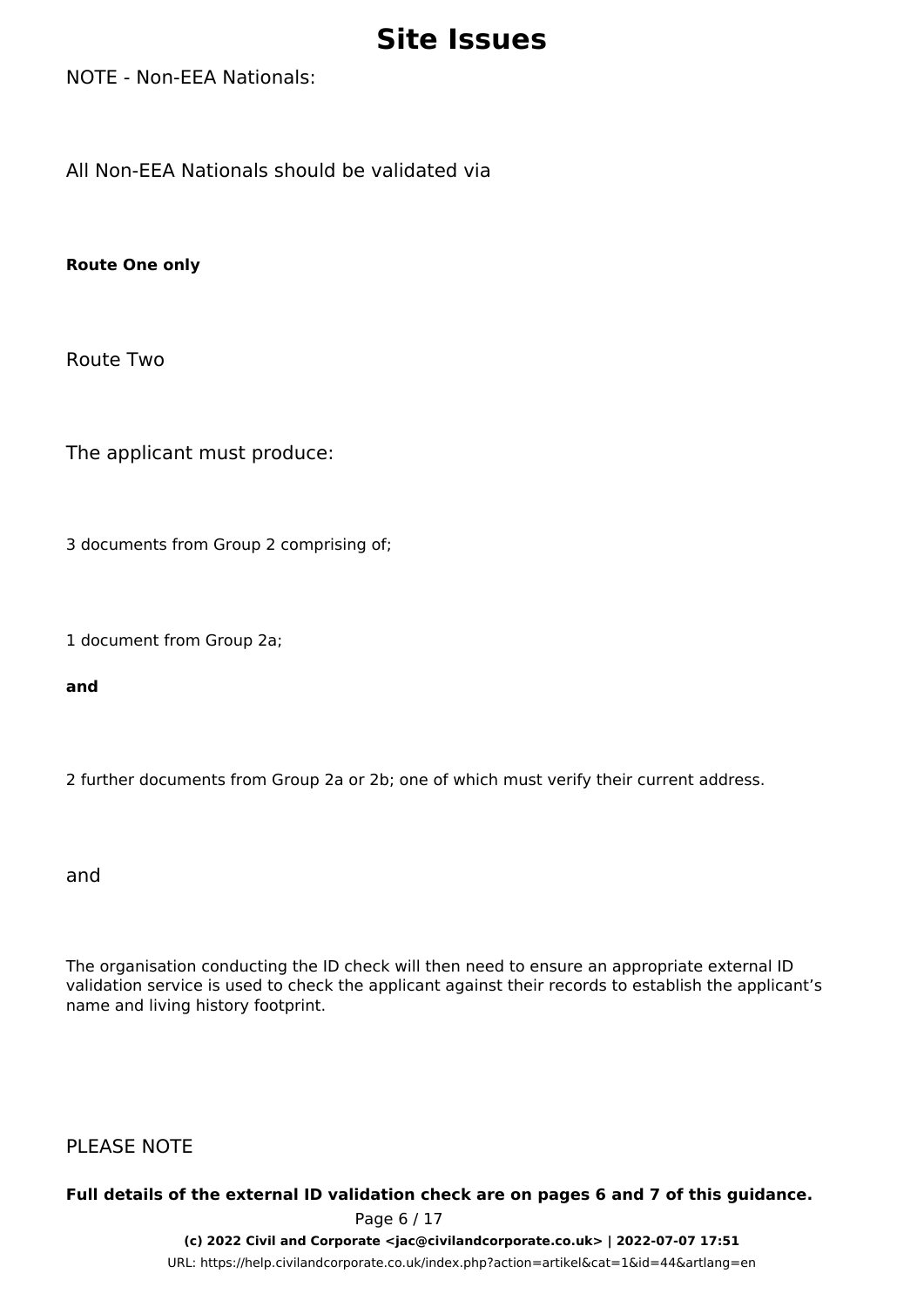If you have tried to use Route Two, but have been unable to validate the applicant's identity successfully, you may consider proceeding to Route Three.

Please be advised that

Route Three should only be used in circumstances once you have fully explored with the applicant why their identity has not been successfully validated via Routes One or Two. To do this, you should hold a probing discussion with the applicant about the likely reasons why their identity has not been validated **before** 

considering using Route Three. You should keep a record of this discussion for internal purposes as it is the Registered Body's responsibility to establish the true identity of the applicant through the examination of a range of documents as set out in this guidance.

Should you still be unable to validate the applicant's identity using Routes One, Two or Three, then you should indicate this on the application form at Box W59 and return the form to the DBS.

**The applicant will then need to be sent for fingerprinting by the Police, which you should be aware is likely to cause delay to the DBS application process and subsequently to your recruitment processes.** 

Route Three

ALL Registered Bodies must have exhausted Route One and should have endeavoured to have accessed an external validation check (Route Two) before you consider processing them via Route Three.

If the applicant cannot meet the requirements of Route One and Two, you should have had a probing discussion with them to establish why they could not meet these requirements and whether there has been a recent or previous change of name that has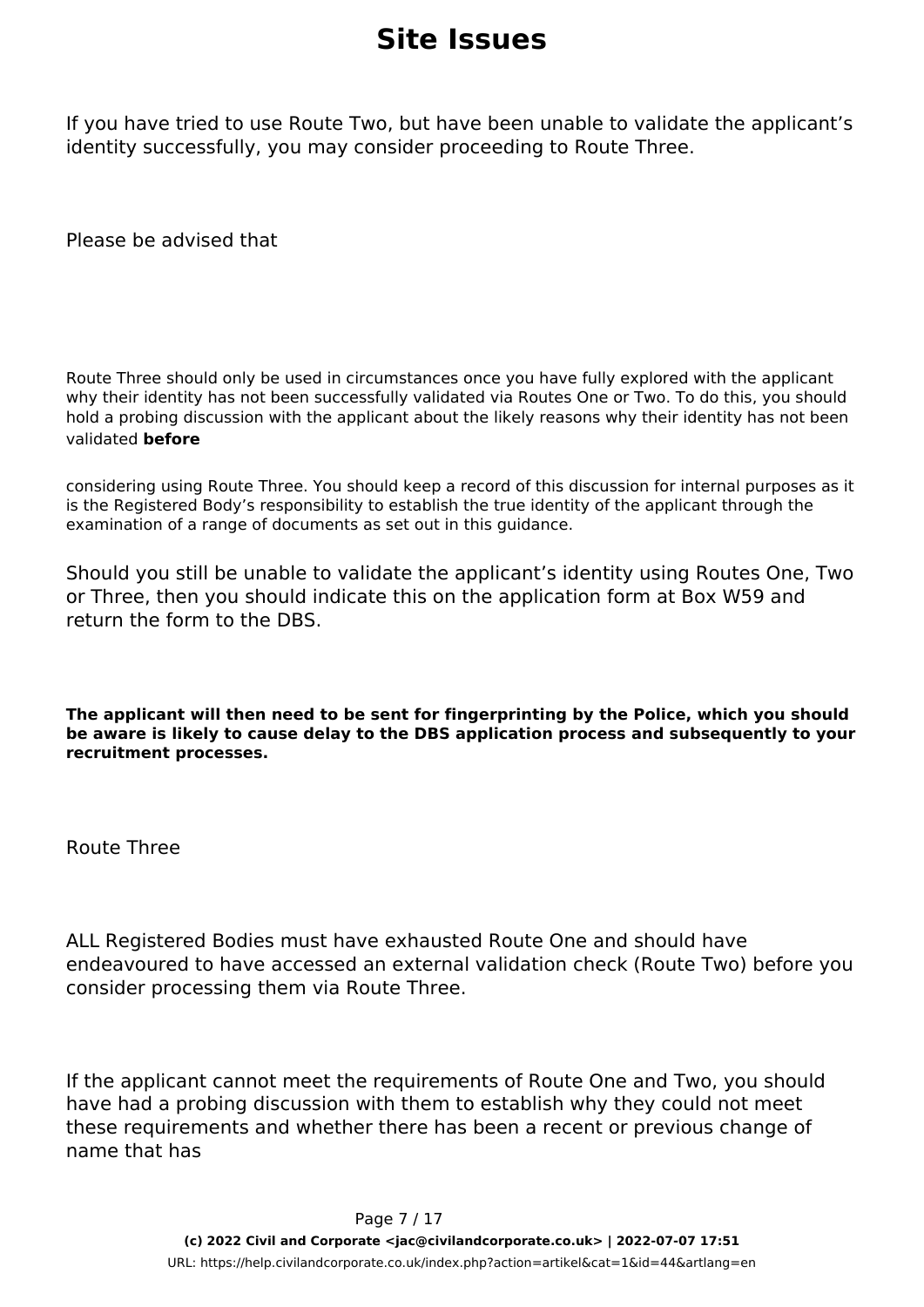#### **not**

been declared.

For Route Three, the applicant must produce:

Birth certificate (UK and Channel Islands) – (issued after the time of birth by the General Register Office/relevant authority i.e. Registrars – Photocopies are not acceptable)

#### **and**

4 further documents from Group 2 comprising of:

1 document from Group 2a;

**and** 

3 further documents from Group 2a or 2b; one of which must verify their current address.

If the applicant fails to produce the required document set at Route Three, they will need to be sent for fingerprinting by the Police which you should be aware is likely to cause delay to the DBS application process and subsequently to your recruitment processes.

What if I cannot establish the applicant's ID using one of the three routes?

If you or your ID checker cannot establish an applicant's identity in accordance with DBS ID guidelines then you should mark W59 on the application form with a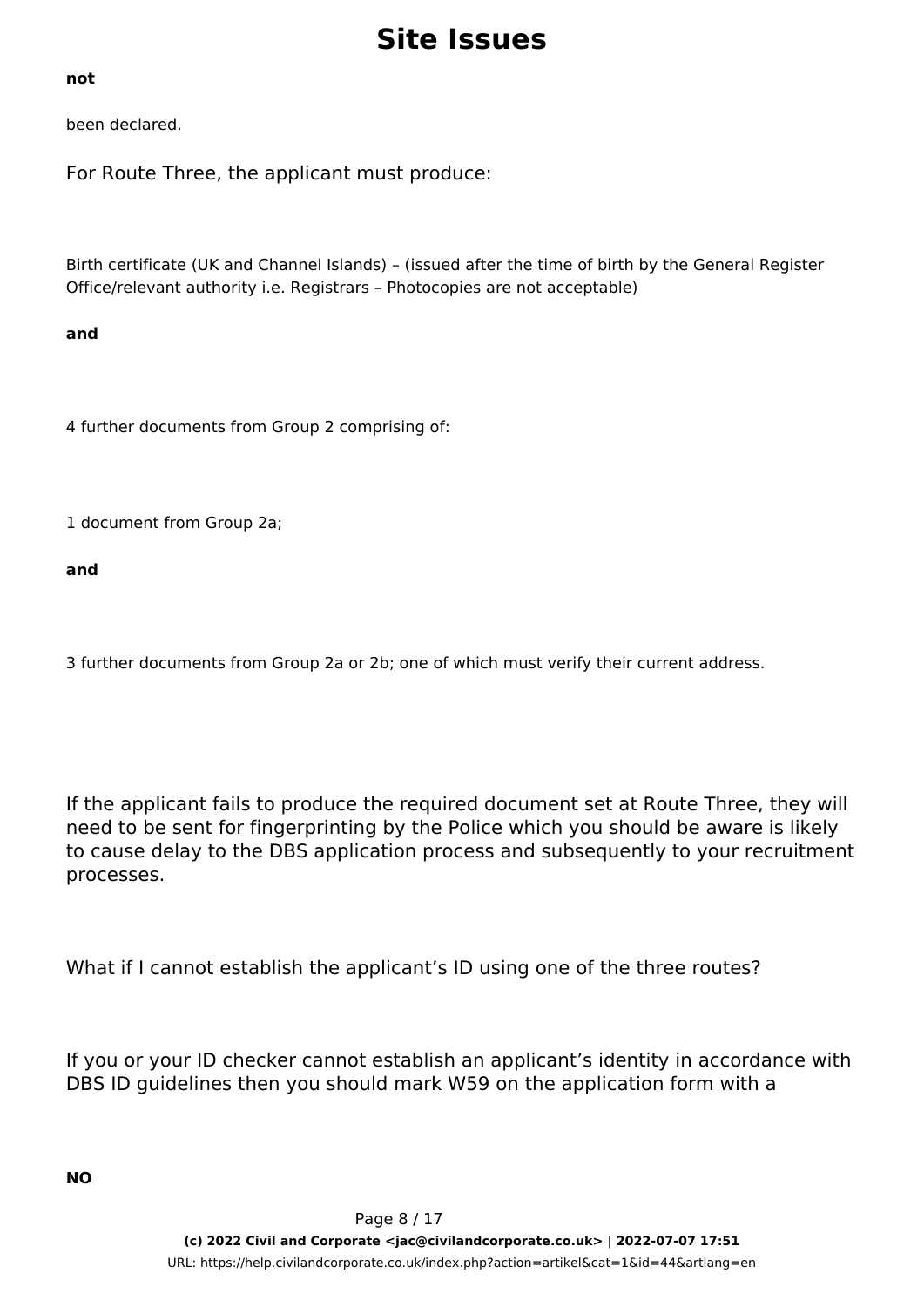. Applicants who are unable to provide the required documents will then be asked to give their consent to have their fingerprints taken in line with the current procedure. Registered Bodies should be aware that this will require attendance by the applicant at a Police Station at an appointed time, and may add delay to the overall application process.

documents the applicant must provide.

External validation service

What is an external ID validation check?

An external ID validation check is an alternative way of verifying the identity of an applicant. It will involve you providing an applicant's details (as presented on the application form) to your chosen supplier, who will compare the data you have obtained from the applicant against a range of independent, external data sources.

THIS FACILITY IS ON THE CIVIL & CORPORATE SYSTEM AT THE TOP OF YOUR SCREEN - ID CHECK

For the purposes of accessing DBS's services we request that Registered Bodies pursue a check that is aligned to the following standard:

#### $\Box$

LEVEL 2 (Remote) – as detailed in 'HMG's Minimum Requirements for the Verification of the Identity of Individuals/Version 2.0/January 2003'.

v.12 September 2013 6

This document was produced by The Cabinet Office and provides guidelines for verifying the identity of individuals, prior to granting access to government services. A 'Level 2 (Remote)' check provides Page 9 / 17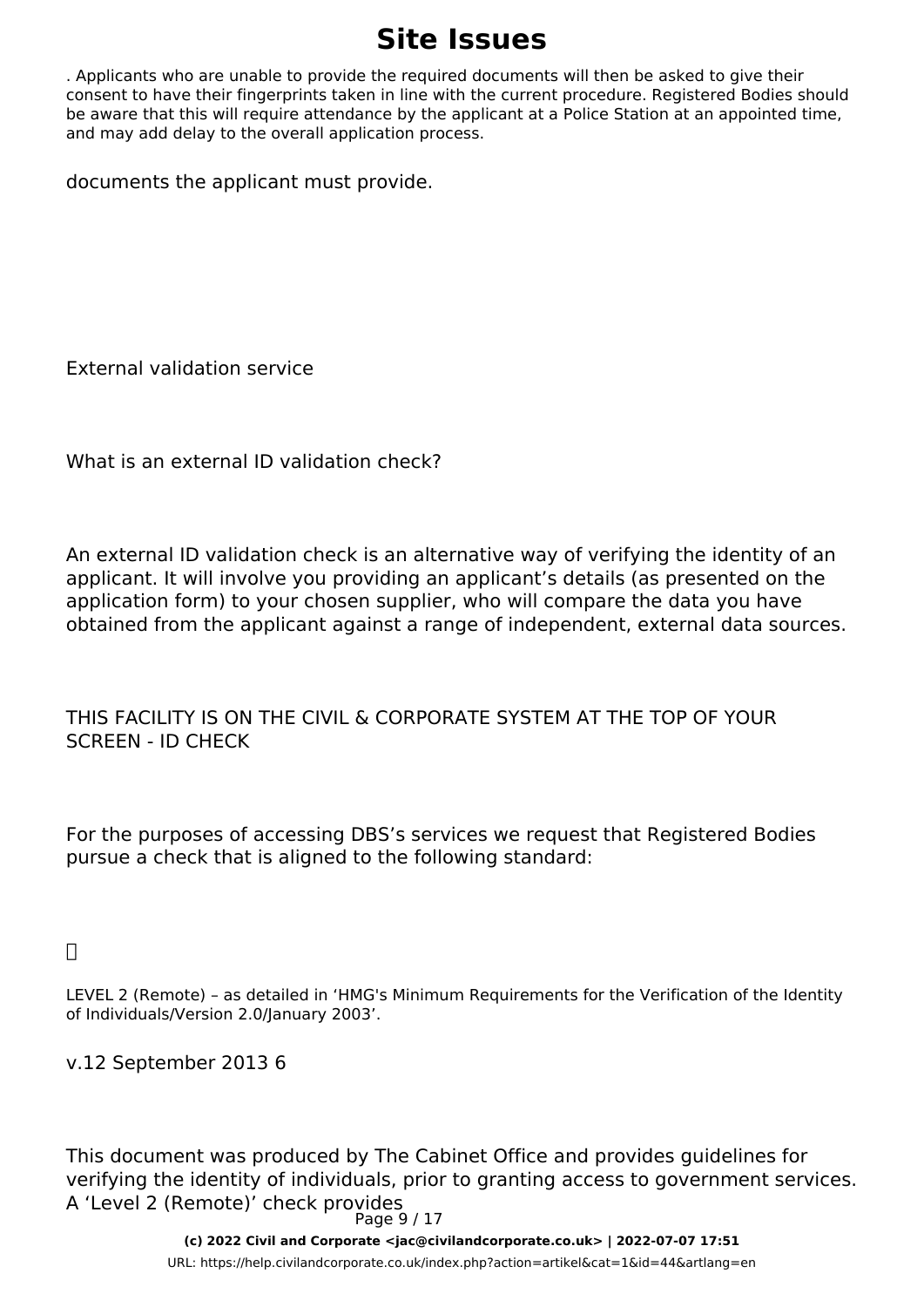#### **substantial assurance**

that the registrant's real world identity is verified.

It is important to note that standards set out within 'HMG's Minimum Requirements' are widely acknowledged within the ID checking industry. Countersignatories will not be required to have any in-depth knowledge of what a 'Level 2' check involves. Those organisations who provide the check, will be in a position to give an assurance that they comply with the standards described within the guidance.

Registration to access an external ID validation service may differ for each supplier. We would encourage you to discuss your requirements with more than one supplier to gain access to checks in the most appropriate way for your organisation and to agree charges.

How do I decide whether an applicant has passed or failed an external ID validation check?

You should specify when sourcing a potential ID validation supplier that a 'PASS/FAIL' decision is required as part of the check that you request.

Dependent on the result, you will then either authenticate the applicant or consider moving to Route Three of the process.

What if the applicant has been adopted?

Registered Bodies should inform applicants that if they were adopted before the age of 10, they do not need to provide their surname at birth in Section A of the DBS application form, they should give their adoptive name in this section.

This is because the age of criminal responsibility is deemed to be 10 years, under the Children and Young Persons Act 1933, Chapter 12, Section 50. This means that there is no possibility that an individual could have a criminal record in a name that Page 10 / 17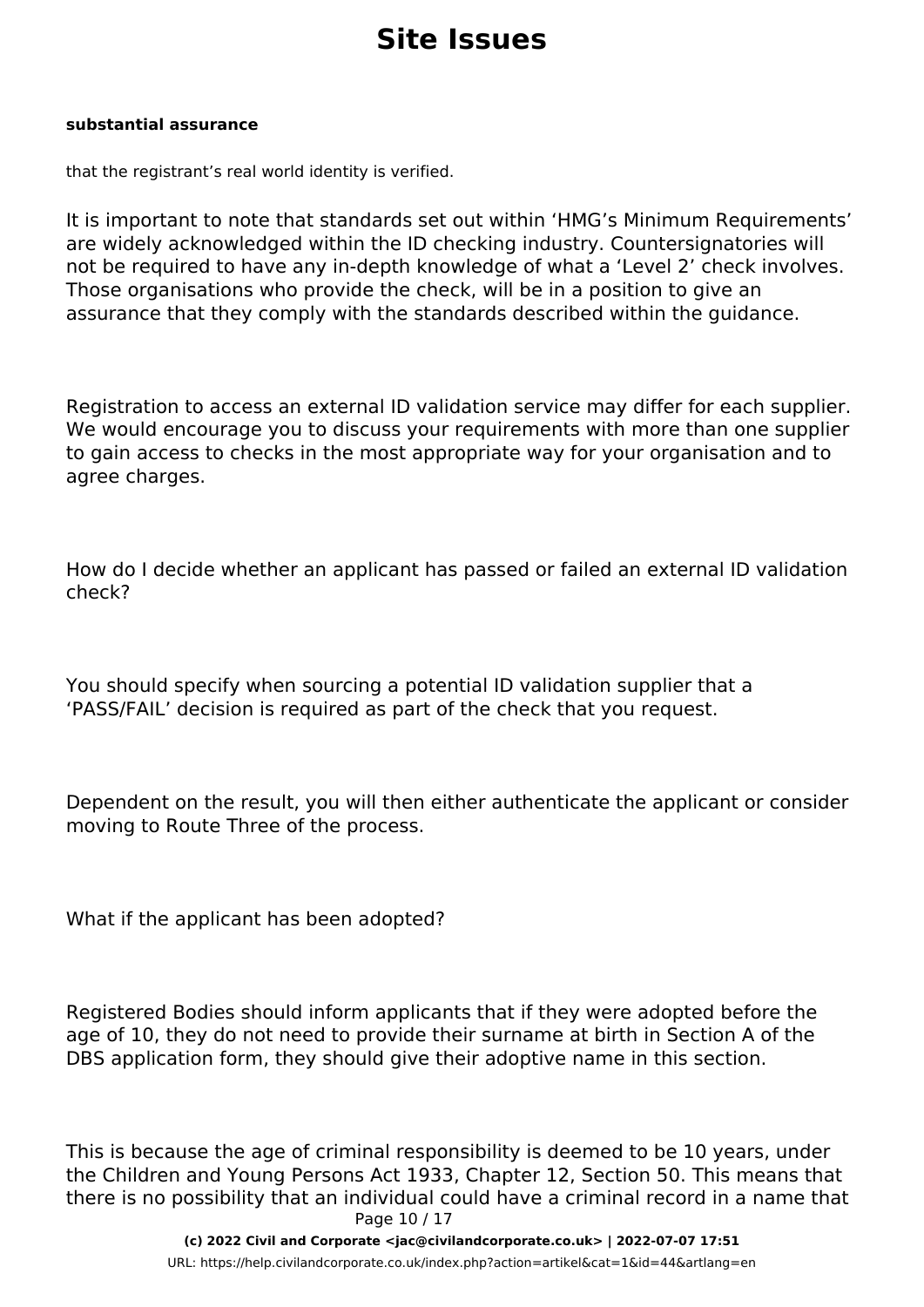was used until the age of 10.

The DBS paper application form can only hold three name changes, what do I do for applicants who have changed their name more than three times?

In these instances, you must return a continuation sheet with the application form.

How can I check driving licences?

Do not accept licenses, other than those stated in the list of Valid Identity Documents. English, Welsh and Scottish driving licence numbers contain information about the applicant's name, sex and date of birth. This information is written in a special format but can be gleaned and matched against the information provided by the applicant in Section A.

Please note that the date of birth on English, Welsh and Scottish driving licences, issued before

1977, is not recorded as a separate entry on the licence. The date of birth can be deciphered from the driving licence number and checked against the date of birth field on the application form.

For example the format of the number for Christine Josephine Robinson, born 2 July 1975

R O B I N 7 5 7 0 2 5 C J 9 9 9 0 1

N N N N N Y M M D D Y I I C C C C C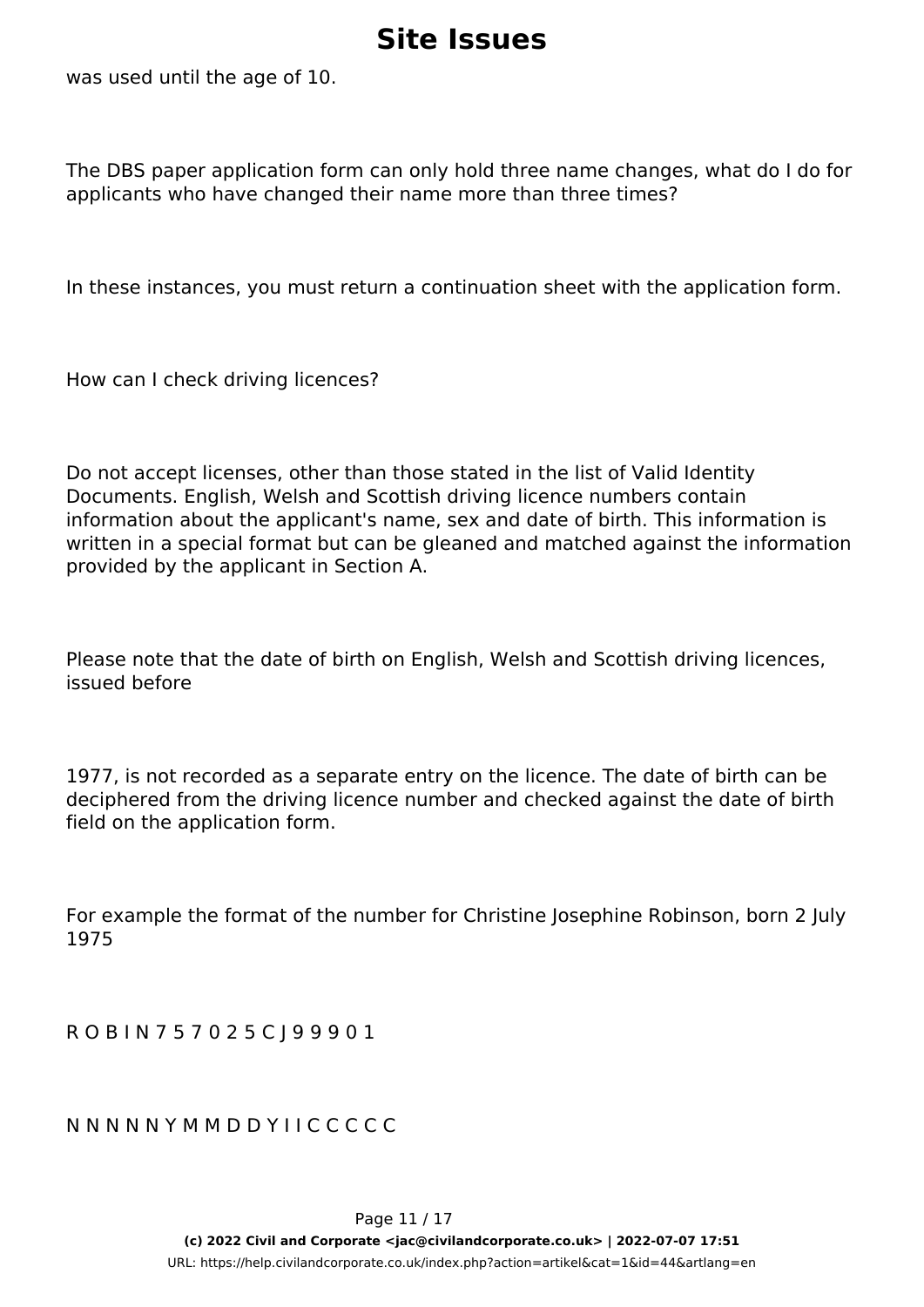$N = 1$ st five letters of the surname (if the surname begins MAC or MC it is treated as MC for all).

 $Y = YEAR$  of birth.

M = MONTH of birth (In the case of a female, the number represented by the first M will have the value 5 added to the first digit e.g. a female born in November (i.e. 11) would display '61' in the MM boxes or if born in February (i.e. 02) would display '52').

 $D =$  DAY of month of birth.

I = Initial letter of the first two forenames - if only one, then 9 will replace the second letter. If the licence indicates that the applicant has a middle name, ensure that one has been provided in Section A.

 $C =$  Computer generated.

Please note, for Northern Ireland; Isle of Man and Jersey driving licences the licence number is in a different format. The licence number is unique to the driver and the 'name' or 'date of birth' validation, as shown above, cannot be used.

What should a Registered Body do if they suspect false identity or documents?

If you suspect that you have been presented with a false identity or documents at the time of application, do not proceed with the application process. Page 12 / 17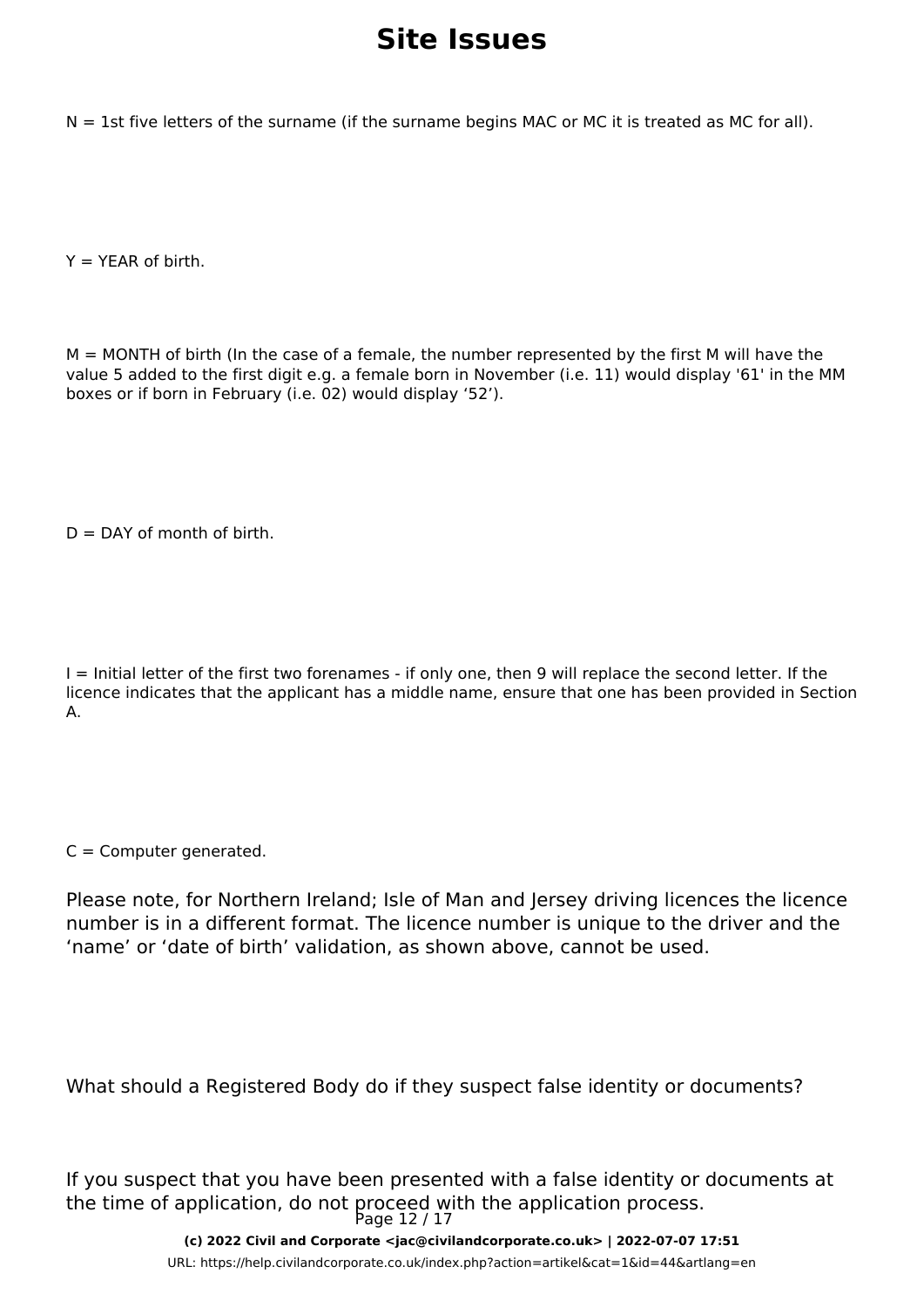To report suspected identity fraud click here

For further information on identity fraud click here

If you suspect identity fraud once a DBS check has been submitted, you must contact the DBS.

You are also advised that under Section 8 of the Asylum and Immigration Act 1996 all employers in the United Kingdom are required to make basic document checks to help prevent anyone from working illegally. By carrying out checks employers will be able to establish a defence for themselves if any of their employees are found to be working illegally at a later date.

Further details are available on the UK Border Agency website and the UK Border Agency Employer Helpline on 0845 010 6677.

The following guidance applies to individuals applying for a DBS check and those applying for Lead or Countersignatory status.

How do I check for indicators of fraud?

Always check for signs of tampering when checking identity documents. Documents should be queried if they display any signs of damage, especially in the areas of personal details such as the name and the photograph. The following guidelines should help you look out for any suspicious signs when authenticating documents.

Checking a passport

Check the general quality and condition of the passport. Treat it with suspicion if it is excessively damaged; accidental damage is often used to conceal tampering. Photographs should be examined closely for signs of damage to the laminate or for excessive glue or slitting of the laminate; these signs would indicate photo Page 13 / 17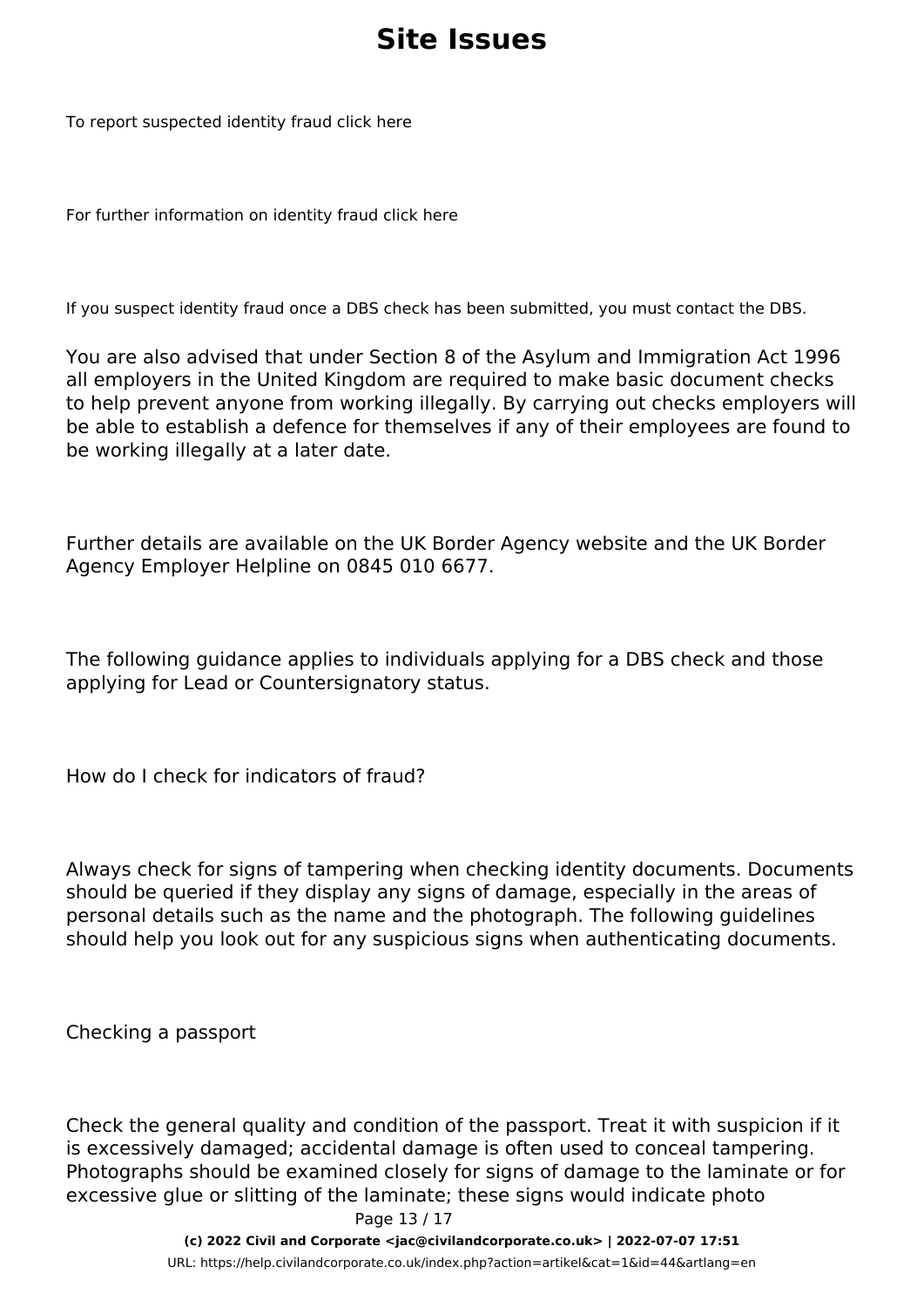substitution. If the photograph appears excessively large, this might indicate an attempt to hide another photograph underneath. There should also be an embossed strip embedded into the laminate, which will catch a portion of the photograph.

Check there is no damage to this area. If the passport is from a foreign national, you can still follow the same general procedures as above.

Her Majesty's Passport Office have produced a guide to be used when checking passports for identification

Checking a photo driving licence

Examine the licence for evidence of photo tampering or any amendment of the printed details.

Checking an old style driving licence (no photograph)

Remove the document from the plastic wallet and check that it is printed on both sides. It should have a watermark visible by holding the licence up to the light and there should be no punctuation marks in the name or address. The 'Valid To' date should be the day before the bearer's 70th birthday (unless the bearer is already over 70). The 'Valid To' date can therefore be cross-referenced with the applicant's date of birth detailed in Section A.

Checking a birth certificate

Birth certificates are not evidence of identity, and are easily obtained. Although certificates issued at the time of birth may give more confidence that it belongs to the individual, unlike a

recently issued certificate they will not show if any information has been corrected Page 14 / 17

**(c) 2022 Civil and Corporate <jac@civilandcorporate.co.uk> | 2022-07-07 17:51**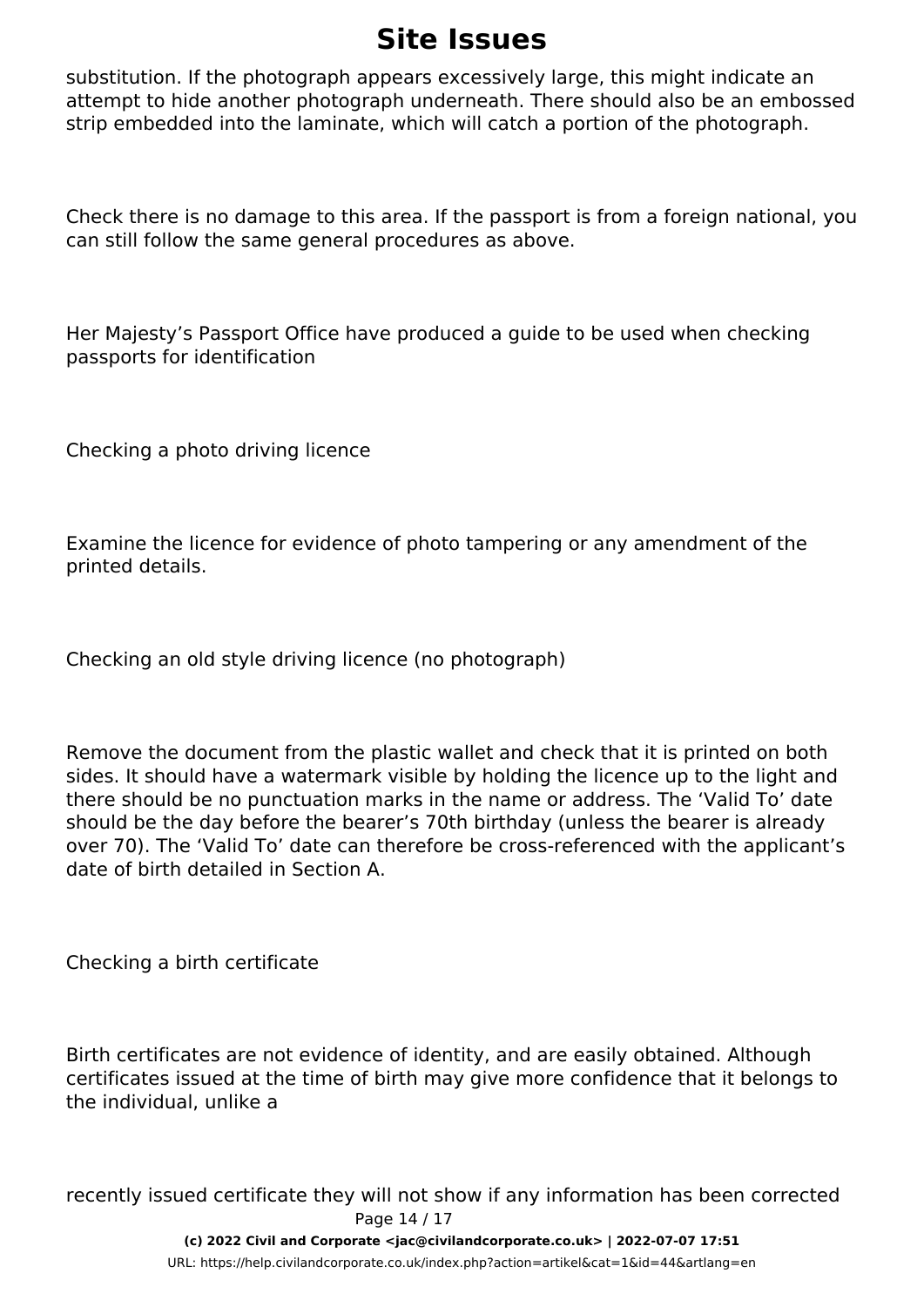or superseded by a new registration.

Check the quality of paper used; genuine certificates use a high grade. There should be a watermark visible when the document is held up to the light. Any signs of smoothness on the surface would indicate that original text might have been washed or rubbed away. There should be no signs of tampering, changes using liquid paper, overwriting or spelling mistakes.

The following list provides some general information about certificate completion which

#### **may**

help to establish whether the certificate and/or the details have been falsified. This is provided solely as a guide and is not exhaustive:

•The certificate format used should be appropriate for the year of registration.

•Only the surname should be entered in upper case, not the forename(s).

•Dates of birth should be shown with the day and month in words and the year in figures.

The following information might indicate that the certificate has been altered:

•Spacing between falsely added particulars might be irregular compared to original information. 'Thick' or

'thin' spacing might infer particulars have been added.

•False particulars might not have been aligned with other words.

Page 15 / 17

**(c) 2022 Civil and Corporate <jac@civilandcorporate.co.uk> | 2022-07-07 17:51**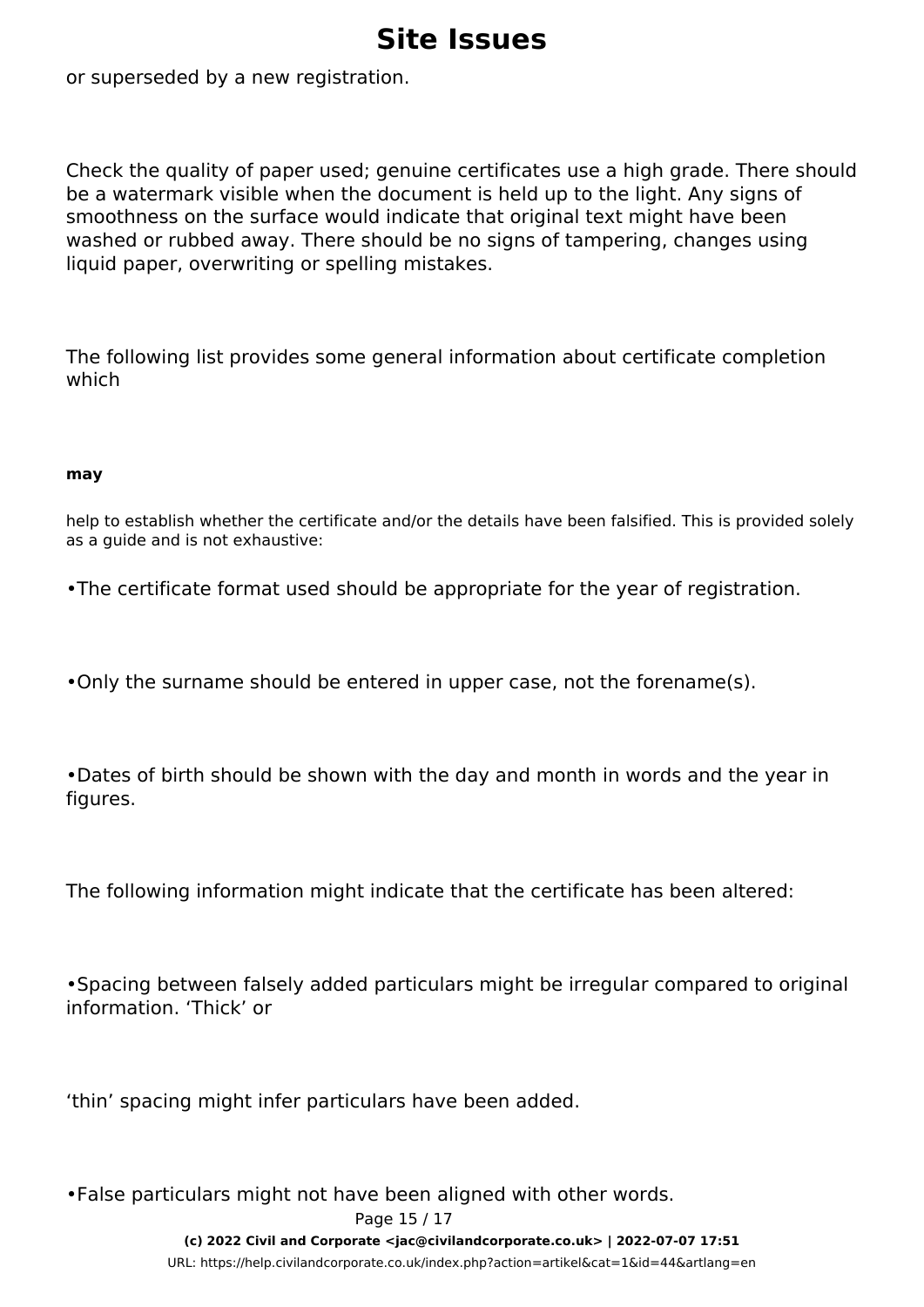•Characters may not be of the same size or shape with the rest of the particulars.

•Movement of handwriting may look mechanical and does not flow with the rest of the particulars.

•Changes might not be consistent e.g. parents' surnames might be altered, but not the signatures.

•The area around falsely added or removed particulars may react differently under an ultra violet light i.e. show signs of staining. In addition, such areas of paper may appear thinner where the paper fibres have been disturbed by abrasion.

For more information on checking birth certificates, please refer to Her Majesty's Passport Office document General Register Office guide to birth certificates.

Checking an EU photo identity card

Examine the card for evidence of photo tampering or any amendment of the printed details.

Checking an HM Forces ID card

Examine the card for evidence of photo tampering or any amendment of the printed details.